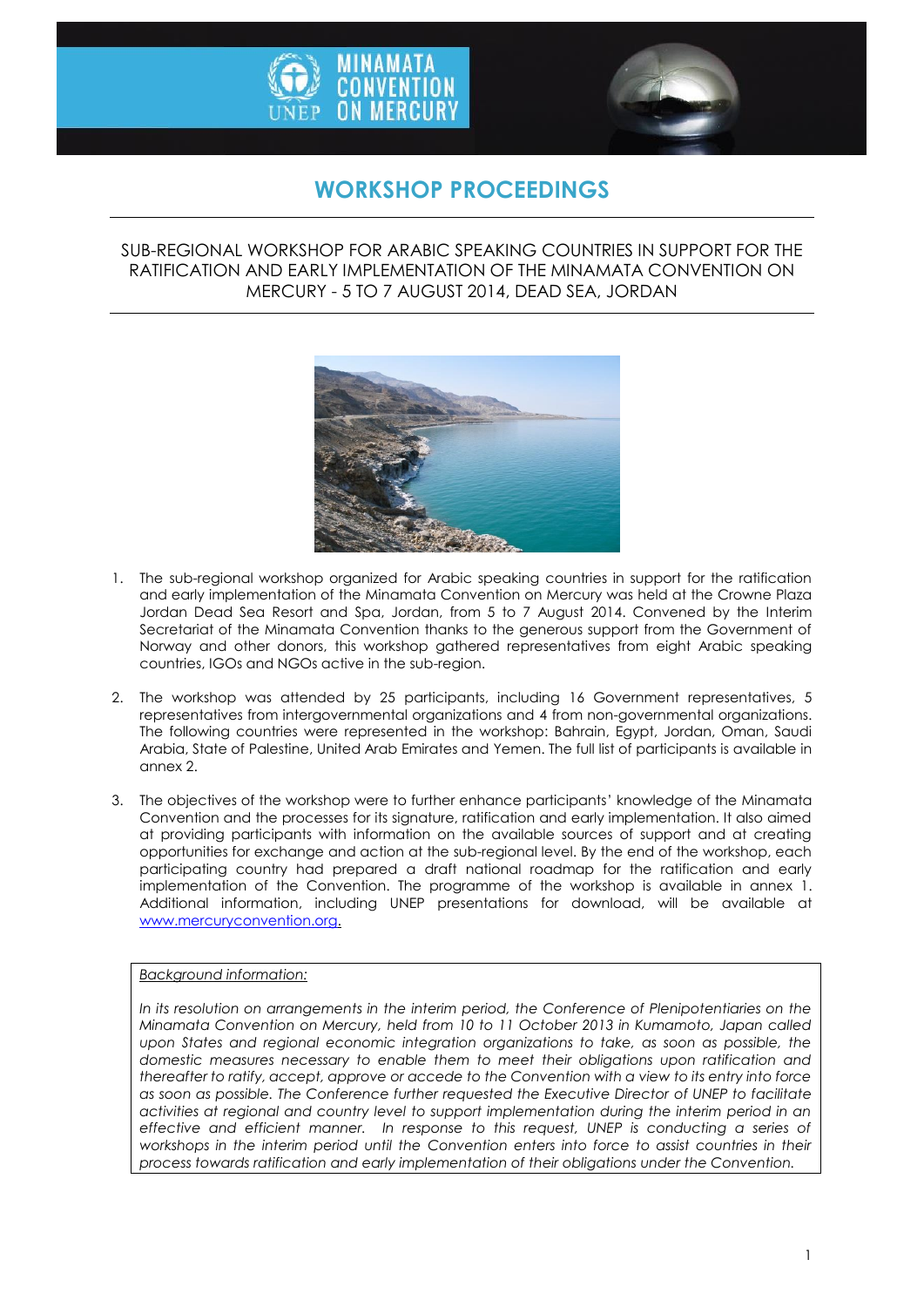



# **ANNEX 1 – WORKSHOP PROGRAMME**

### **Tuesday 5 August, 2014**

| 8.30 a.m.                                                                                         | <b>REGISTRATION</b>                                                                                                                                                                                    |  |
|---------------------------------------------------------------------------------------------------|--------------------------------------------------------------------------------------------------------------------------------------------------------------------------------------------------------|--|
| Item 1. Opening of the workshop and introduction                                                  |                                                                                                                                                                                                        |  |
| $9.00$ a.m. $-9.30$ a.m.                                                                          | Opening remarks:<br>Representative of the Interim Secretariat of the Minamata Convention<br>➤<br>Representative of the Government of Jordan<br>$\blacktriangleright$                                   |  |
| $9.30$ a.m. $-10.15$ a.m.                                                                         | Workshop objectives, expected outcomes and organization of work (UNEP)<br>➤<br>$\blacktriangleright$<br>Tour de table - Introduction of participants, identified needs and expectations                |  |
| 10.15 a.m.                                                                                        | <b>COFFEE BREAK</b>                                                                                                                                                                                    |  |
| Item 2. Overview of the Minamata Convention                                                       |                                                                                                                                                                                                        |  |
| $10.45$ a.m. $-11.30$ a.m.                                                                        | Overview of the negotiations process and upcoming INC related activities (UNEP)<br>➤<br>Overview of the Convention and its key concepts (UNEP)<br>➤<br><b>Questions &amp; Answers</b><br>➤             |  |
| 11.30 a.m. $-$ 12.30 p.m.                                                                         | Break out groups - focus on:<br>$\blacktriangleright$<br>Identified key priorities at the national level<br>$\circ$<br>Advantages of becoming a Party<br>$\circ$                                       |  |
| 12.30 p.m.                                                                                        | <b>LUNCH BREAK</b>                                                                                                                                                                                     |  |
| Item 2. Overview of the Minamata Convention (continued)                                           |                                                                                                                                                                                                        |  |
| $1.45$ p.m. $- 2.00$ p.m.                                                                         | Report back from break out groups discussion and summary of main conclusions<br>➤                                                                                                                      |  |
| Item 3. Implementation of the Minamata Convention                                                 |                                                                                                                                                                                                        |  |
| Item 3.1 Implementation of the Minamata Convention - Emissions and releases                       |                                                                                                                                                                                                        |  |
| $2.00$ p.m. $-3.00$ p.m.                                                                          | Key provisions of the Convention on emissions and releases (UNEP)<br>➤<br>Introduction to the UNEP mercury toolkit (UNEP) and e-learning platform (UNITAR)<br>➤<br><b>Questions &amp; Answers</b><br>➤ |  |
| 3.00 p.m.                                                                                         | <b>COFFEE BREAK</b>                                                                                                                                                                                    |  |
| Item 3.2 Implementation of the Minamata Convention - Artisanal and small-scale gold mining (ASGM) |                                                                                                                                                                                                        |  |
| $3.30$ p.m. $-3.45$ p.m.                                                                          | Key provisions of the Convention on artisanal and small-scale gold mining (UNEP)<br>➤<br>Questions & Answers<br>$\blacktriangleright$                                                                  |  |
| $3.45$ p.m. $- 4.00$ p.m.                                                                         | Presentation on the guidance available on developing a national strategic plan for<br>➤<br>ASGM (UNEP)<br><b>Questions &amp; Answers</b><br>➤                                                          |  |
| 4.00 p.m. - 5.30 p.m.                                                                             | Break out groups - focus on IteMs. 3.1 and 3.2<br>➤                                                                                                                                                    |  |
| 5.30 p.m. - 6.00 p.m.                                                                             | Report back from break out groups discussion and summary of main conclusions<br>➤                                                                                                                      |  |
| 6.00 p.m.                                                                                         | <b>END OF DAY 1</b>                                                                                                                                                                                    |  |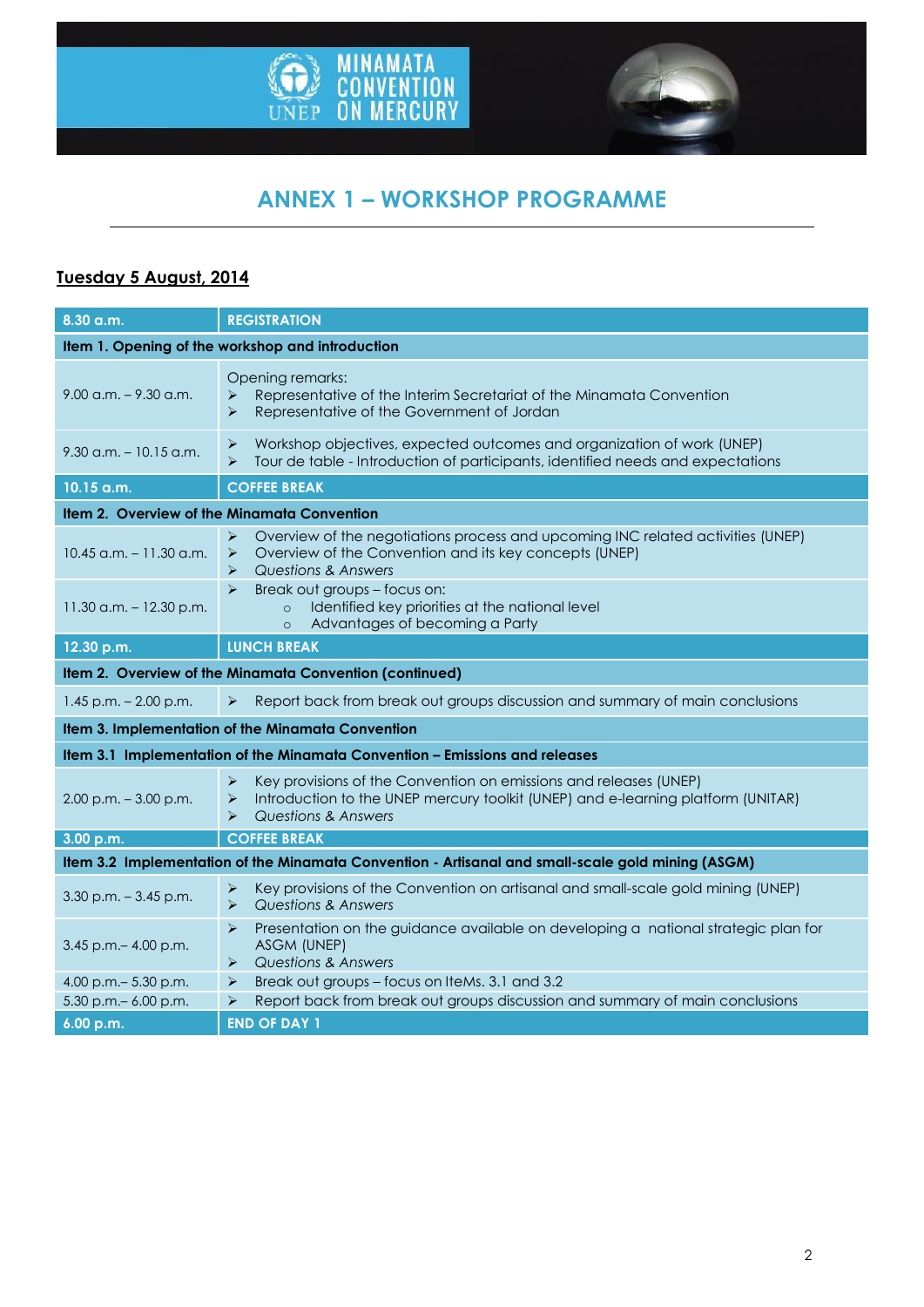



### **Wednesday 6 August 2014**

| 9.00 a.m.                                                                      | <b>START</b>                                                                                                                                                                                                                                                                                                                                             |  |  |
|--------------------------------------------------------------------------------|----------------------------------------------------------------------------------------------------------------------------------------------------------------------------------------------------------------------------------------------------------------------------------------------------------------------------------------------------------|--|--|
| $9.00$ a.m. $-9.15$ a.m.                                                       | Recap from Day 1 discussions<br>➤                                                                                                                                                                                                                                                                                                                        |  |  |
| Item 3.3 Implementation of the Minamata Convention - Supply, trade and storage |                                                                                                                                                                                                                                                                                                                                                          |  |  |
| $9.15$ a.m. $-9.45$ a.m.                                                       | Key provisions of the Convention on supply, trade and storage (UNEP)<br>➤<br>$\blacktriangleright$<br><b>Questions &amp; Answers</b>                                                                                                                                                                                                                     |  |  |
|                                                                                | Item 3.4 Implementation of the Minamata Convention - Waste and contaminated sites                                                                                                                                                                                                                                                                        |  |  |
| 9.45 a.m. - 10.00 a.m.                                                         | Key provisions of the Convention on waste and contaminated sites (UNEP)<br>➤<br><b>Questions &amp; Answers</b><br>➤                                                                                                                                                                                                                                      |  |  |
| $10.00$ a.m. $-10.15$ a.m.                                                     | Presentation on waste management (Egypt)<br>⋗<br>$\blacktriangleright$<br><b>Questions &amp; Answers</b>                                                                                                                                                                                                                                                 |  |  |
| 10.15 a.m.                                                                     | <b>COFFEE BREAK</b>                                                                                                                                                                                                                                                                                                                                      |  |  |
| Item 3.5 Implementation of the Minamata Convention - Products and processes    |                                                                                                                                                                                                                                                                                                                                                          |  |  |
| $10.45$ a.m. $-11.15$ a.m.                                                     | Key provisions of the Convention on products and processes (UNEP)<br>➤<br>$\blacktriangleright$<br><b>Questions &amp; Answers</b>                                                                                                                                                                                                                        |  |  |
| Item 3.6 Implementation of the Minamata Convention - Health aspects            |                                                                                                                                                                                                                                                                                                                                                          |  |  |
| $11.15$ a.m. $- 11.30$ a.m.                                                    | Presentation by the WHO on the Minamata Convention and health (WHO)<br>➤<br><b>Questions &amp; Answers</b><br>➤                                                                                                                                                                                                                                          |  |  |
| 11.30 a.m. $-1.00$ p.m.                                                        | Break out groups - focus on iteMs. 3.3, 3.4, 3.5 and 3.6<br>➤                                                                                                                                                                                                                                                                                            |  |  |
| 1.00 p.m.                                                                      | <b>LUNCH BREAK</b>                                                                                                                                                                                                                                                                                                                                       |  |  |
| Item 3. Implementation of the Minamata Convention (continued)                  |                                                                                                                                                                                                                                                                                                                                                          |  |  |
| $2.00$ p.m. $- 2.45$ p.m.                                                      | Report back from break out groups discussion and summary of main conclusions<br>➤                                                                                                                                                                                                                                                                        |  |  |
| Item 4 Getting ready for ratification and early implementation                 |                                                                                                                                                                                                                                                                                                                                                          |  |  |
| 2.45 p.m. - 3.30 p.m.                                                          | Steps and technical modalities to follow for the deposit of the instrument of ratification<br>➤<br>and signature (UNEP)<br>Experience at the national level on the preparation for signature, ratification and early<br>➤<br>implementation (Yemen)<br>Presentation on preparation for ratification (Jordan)<br>➤<br><b>Questions &amp; Answers</b><br>⋗ |  |  |
| $3.30$ p.m. $-4.45$ p.m.                                                       | $\blacktriangleright$<br>Presentation on stakeholders identification and involvement (IPEN)<br>Presentation on how to address the general public and particular audiences (ZMWG)<br>≻<br><b>Questions &amp; Answers</b><br>⋗                                                                                                                             |  |  |
| 4.45 p.m.                                                                      | <b>COFFEE BREAK</b>                                                                                                                                                                                                                                                                                                                                      |  |  |
|                                                                                | Break out groups - focus on:<br>➤                                                                                                                                                                                                                                                                                                                        |  |  |
| $5.00$ p.m. $-6.00$ p.m.                                                       | Development of some general steps and priorities for the ratification and early<br>$\circ$<br>implementation of the Convention<br>Development by each country of its draft national roadmap for the ratification<br>$\circ$<br>and early implementation of the Convention                                                                                |  |  |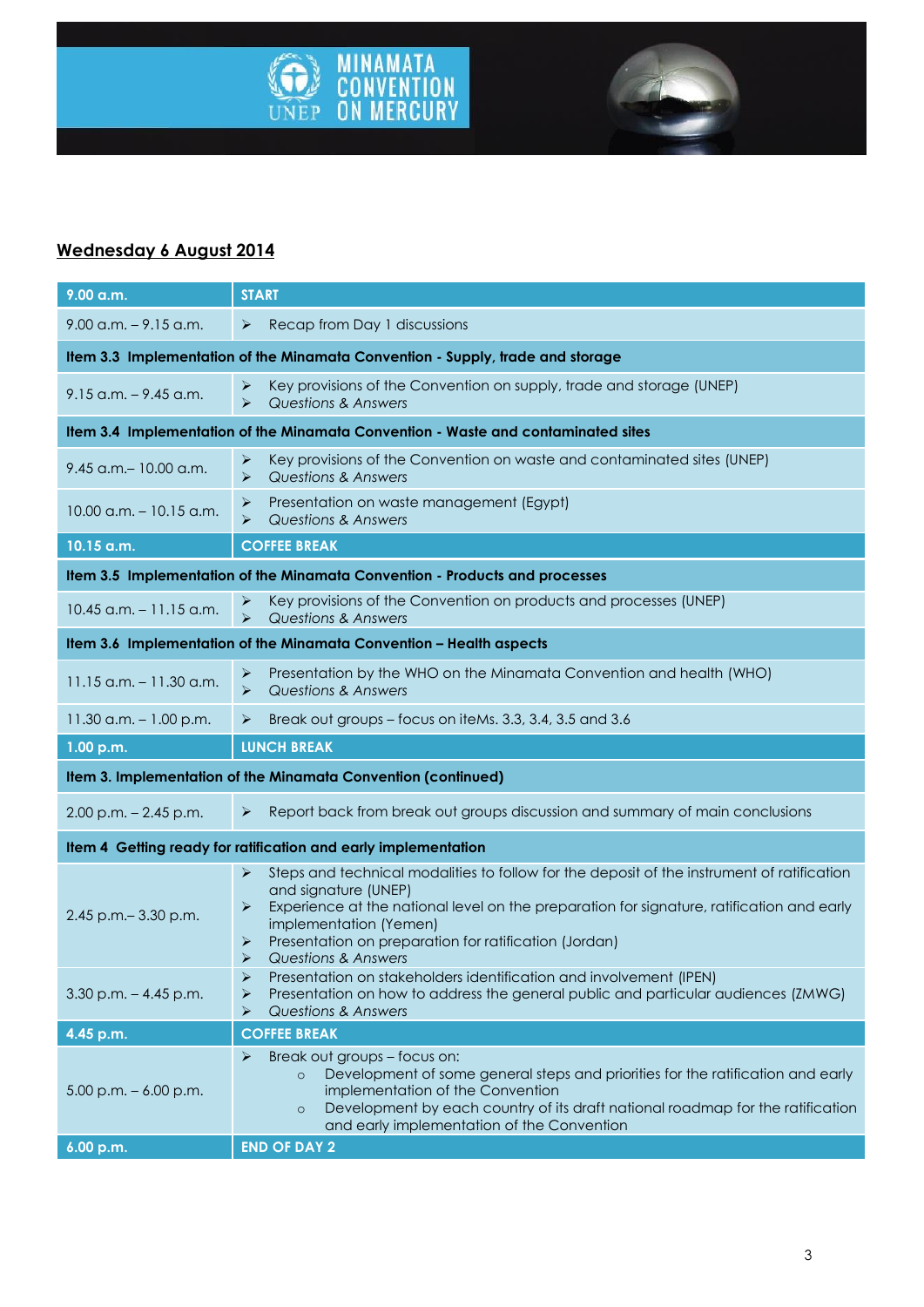

### **Thursday 7 August 2014**

| 8.30 a.m.                                                              | <b>START</b>                                                                                                                                                                                                                                                                                                                                                                                                         |  |
|------------------------------------------------------------------------|----------------------------------------------------------------------------------------------------------------------------------------------------------------------------------------------------------------------------------------------------------------------------------------------------------------------------------------------------------------------------------------------------------------------|--|
| Item 5. Mobilizing resources for the implementation                    |                                                                                                                                                                                                                                                                                                                                                                                                                      |  |
| $8.30$ a.m. $-10.00$ a.m.                                              | Presentation on the sources of funding and timelines and on UNEP's support for the<br>$\blacktriangleright$<br>ratification, including activities under the Global Mercury Partnership (UNEP)<br>Presentation on GEF support in the interim period (GEF Secretariat)<br>⋗<br>Interventions by other stakeholders on available support (UNEP, UNITAR, WHO, IPEN,<br>⋗<br>ZMWG)<br><b>Questions &amp; Answers</b><br>⋗ |  |
| 10.00 a.m.                                                             | <b>COFFEE BREAK</b>                                                                                                                                                                                                                                                                                                                                                                                                  |  |
| $10.30$ a.m. $-12.30$ p.m.                                             | Break out groups continued – focus on draft national roadmap<br>$\blacktriangleright$                                                                                                                                                                                                                                                                                                                                |  |
| 12.30 p.m.                                                             | <b>LUNCH BREAK</b>                                                                                                                                                                                                                                                                                                                                                                                                   |  |
| Item 6. Draft national roadmaps prepared by each participating country |                                                                                                                                                                                                                                                                                                                                                                                                                      |  |
| $1.30$ p.m. $-4.30$ p.m.                                               | Presentation by each country of its draft national roadmap<br>⋗<br><b>Questions &amp; Answers</b><br>⋗                                                                                                                                                                                                                                                                                                               |  |
| 4.30 p.m.                                                              | <b>COFFEE BREAK</b>                                                                                                                                                                                                                                                                                                                                                                                                  |  |
| Item 7. Opportunities for information exchange and cooperation         |                                                                                                                                                                                                                                                                                                                                                                                                                      |  |
| 4.45 p.m. $-5.15$ p.m.                                                 | Tour de table on opportunities for future needs and cooperation<br>$\blacktriangleright$<br>Questions & Answers<br>$\blacktriangleright$                                                                                                                                                                                                                                                                             |  |
| Item 8. Closure of the workshop                                        |                                                                                                                                                                                                                                                                                                                                                                                                                      |  |
| $5.15$ p.m. $-6.00$ p.m.                                               | Evaluation of the workshop<br>➤<br><b>Final remarks</b><br>$\blacktriangleright$                                                                                                                                                                                                                                                                                                                                     |  |
| 6.00 p.m.                                                              | <b>END OF THE WORKSHOP</b>                                                                                                                                                                                                                                                                                                                                                                                           |  |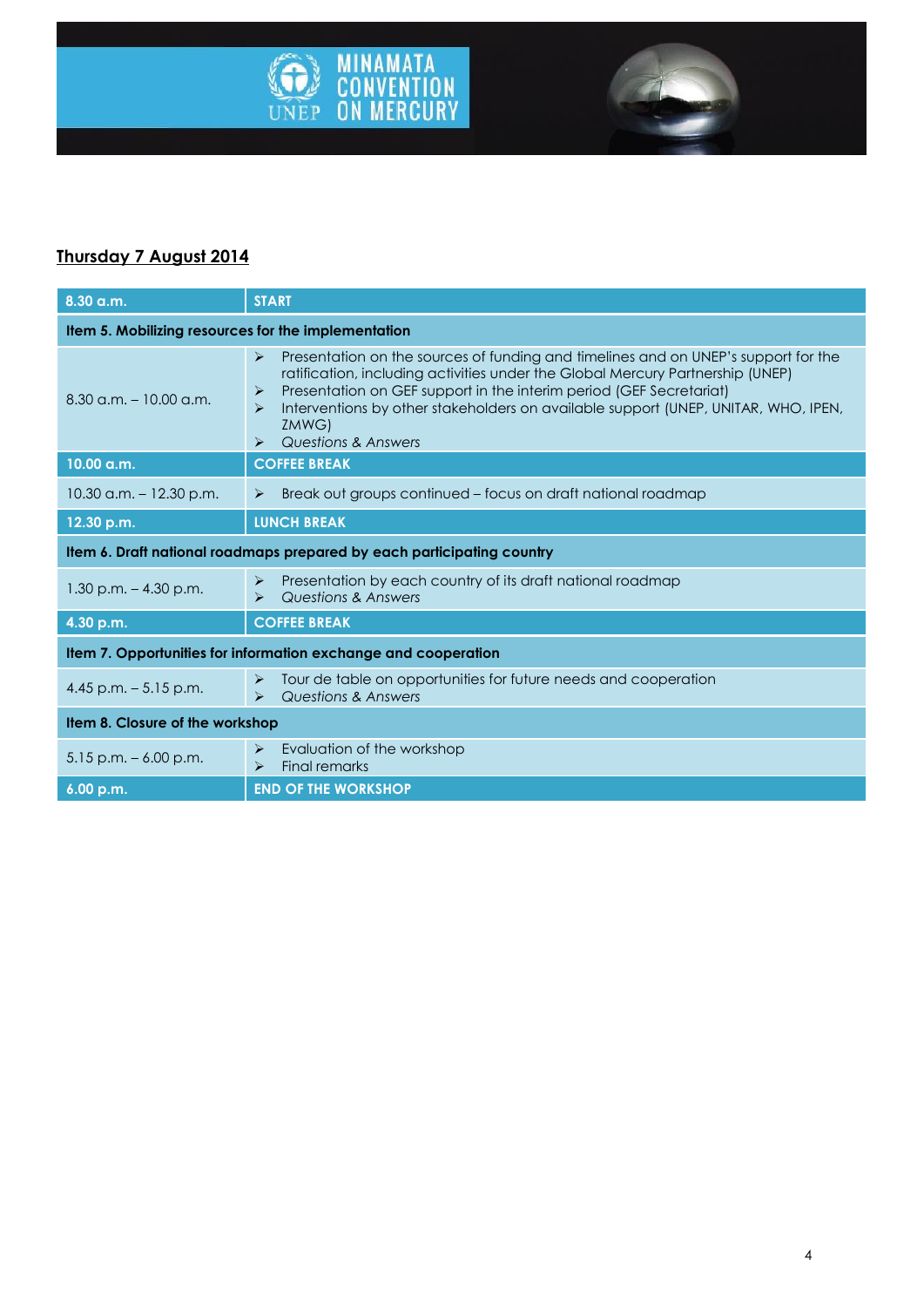



## **ANNEX 2 - LIST OF PARTICIPANTS**

SUB-REGIONAL WORKSHOP FOR ARABIC SPEAKING COUNTRIES IN SUPPORT FOR THE RATIFICATION AND EARLY IMPLEMENTATION OF THE MINAMATA CONVENTION ON MERCURY - 5 TO 7 AUGUST 2014, DEAD SEA, JORDAN

### **GOVERNMENTS**

#### **BAHRAIN**

Mr. Abdulkarim Rashed Head, Recycling & Waste Treatment Unit SAICM, Project Technical Manager Assessment and Environmental Control **Directorate** The Supreme Council for Environment PO Box 18233, Manama Bahrain Tel: 00 973 1738 6595 Fax: 00 973 1792 0213 **E-mail:** [kme2001@hotmail.com,](mailto:kme2001@hotmail.com) arashed@sce.gov.bh

Mr. Hasan Slaes Legal Researcher Legal Affairs The Supreme Council for Environment PO Box 18233, Manama Bahrain Tel: 00 973 1738 6560 Fax: 00 973 1738 6556 **E-mail:** [haletaibi@sce.gov.bh](mailto:haletaibi@sce.gov.bh)

#### **EGYPT**

Mr. Adel Shafei Osman General Director General Department of Chemicals and Waste Ministry of Environment 30 Misr Helwan Road 11728 Maadi Cairo, Egypt Tel : 00 202 25 25 64 52 Fax: 00 202 25 25 64 75 Email. [adelshafei@eeaa.cloud.gov.eg](mailto:adelshafei@eeaa.cloud.gov.egadelshafei@gmail.com) [adelshafei@gmail.com](mailto:adelshafei@eeaa.cloud.gov.egadelshafei@gmail.com)

Mr. Mohamed Khalifa Amin Head of Hazardous Chemical Division General Department of Chemicals and Waste Ministry of Environment 30 Misr Helwan Road 11728 Maadi Tel 00 202 25 25 64 52 Fax: 00 202 25 25 64 75 **E-mail:** [khalifa10720@yahoo.com](mailto:khalifa10720@yahoo.com)

#### **JORDAN**

Mr. Mohammed Khashashneh Director, Hazardous Substances and Waste Management Directorate Ministry of Environment Kind Faisal bin Abdel-Aziz 83 Om Odaenah P.O.Box: 1408, Amman 11941, Jordan Tel: +962) 776 296 294 Fax: +962) 65 521 943 **E-mail:** mkhashashneh@yahoo.com

Ms. Reema Al-Hendi

Ms. Maha Abu Moes

#### **OMAN**

Ms. Badriya Alkiyumi Environmental Inspector Monitoring and Assessment section/ Chemicals **Department** Ministry of Environment and Climate Affairs P.O.Box 323, PC100 Muscat, Oman Tel: 00 968 962 555 14 **E-mail:** [alkastanaa@hotmail.com](mailto:alkastanaa@hotmail.com)

Ms. Moza Aljahwari Director of Chemical Substances Department Department of Chemical Substances Ministry of Environment and Climate Affairs P.O.Box 323, PC 100 Muscat, Oman Tel: 00 968 244 047 74 **E-mail:** [moza\\_jah@yahoo.com](mailto:moza_jah@yahoo.com)

#### **SAUDI ARABIA**

Mr. Abduallah Bjaili Director of Chemical Safety Chemical Safety and Hazardous Wastes **Department** Presidency of Meteorology and Environment KSA- Jeddah Hail Street P.O.Box 1358 Jeddah, Saudi Arabia Tel: 00 966 505 684 248 Fax: 00 966 126 536 495 **E-mail:** [abjaili@hotmail.com](mailto:abjaili@hotmail.com)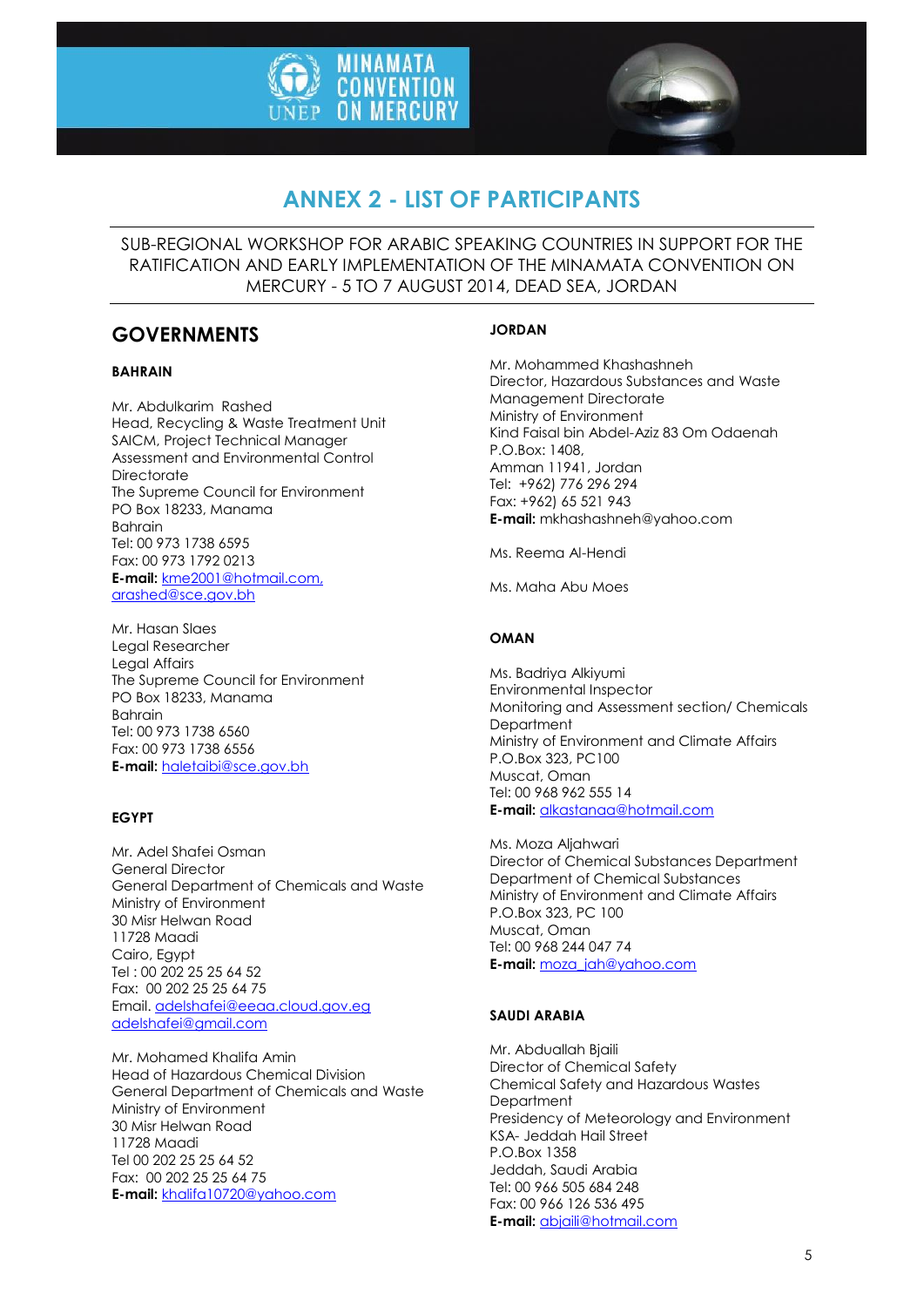

Mr. Nasser Mshai Environmental Specialist Chemical Safety and Hazardous Wastes **Department** Presidency of Meteorology and Environment KSA- Jeddah Hail Street P.O.Box 1358 Jeddah, Saudi Arabia Tel: 00 966 503 669 077 Fax: 00 966 126 536 495 [nassermshai@hotmail.com](mailto:nassermshai@hotmail.com)

#### **STATE OF PALESTINE**

Mr. Issam Qasem National Mercury Focal Point Environment Protection Environmental Quality Authority West Bank 00972, Tulkarem Palestine Tel: 00 972 599 264 232 Fax: 00 972 926 745 58 **E-mail:** [isammena@hotmail.com](mailto:isammena@hotmail.com)

#### **UNITED ARAB EMIRATES**

Ms. Hana Mearaj Environmental Researcher Chemical Department Ministry of Environment & Water Deira, Abu Hail Street P.O.Box 1509 Dubai, United Arab Emirates Tel: 00 971 421 48 348/917 505 847 738 Fax: 971 426 55 822 **E-mail:** [hkhalifa@moew.gov.ae](mailto:hkhalifa@moew.gov.ae)

Ms. Kawther Alshamsi Chemical Engineer Chemical Department Ministry of Environment & Water Deira, Abu Hail Street P.O.Box 1509 Dubai, United Arab Emirates Tel: 00 917 5030 43319 Fax: 971 426 55 822 **E-mail:** [kralshamsi@moew.gov.ae](mailto:kralshamsi@moew.gov.ae)

#### **YEMEN**

Mr**.** Anwar Alhermiary Deputy Chairman, EPA Environmental Protection Authority Zubiry street EPA, P.O.Box 19719 Sanaa, Yemen Tel: 00 967 7116 151 26 Fax: 00 967 120 73 27 **E-mail:** [anwarfaissal74@yahoo.com](mailto:anwarfaissal74@yahoo.com)

Mr. Murad Alfakih General Director of Mercury and SAICM Unit Environmental Protection Authority Zubiry street EPA P.O.Box 19719 Sanaa, Yemen Tel: 00 967 7733 720 11 Fax: 00 967 120 73 27 **E-mail:** [alfakihmurad@yahoo.com](mailto:alfakihmurad@yahoo.com)

### **UN AND INTERNATIONAL ORGANIZATIONS**

#### **Global Environment Facility**

Mr. Ibrahima Sow Chemicals Cluster Coordinator Climate and Chemicals GEF Secretariat 1818H St NW Tel: +1 202 473 2716 **E-mail:** isow@thegef.org

#### **UNEP**

Ms. Mehdia Siari Chemicals Branch UNEP DTIE CH 1211 Geneva Switzerland **E-mail:** [mehdia.siari@unep.org](mailto:mehdia.siari@unep.org)

#### **UNITAR**

Mr. John Haines Associated Fellow Chemiicals and Waste Management Programme CH-1211, Geneva 10 Geneva, Switzerland Tel: +41 (0)22 917 8047 **E-mail:** [johnahaines@fastmail.fm](mailto:johnahaines@fastmail.fm)

#### **WHO**

Mr. Mohamed Elmi, Coordinator Environmental Health Risks WHO/CEHA/EMRO Amman 11190 Amman Jordan Tel: 962799860717 elmim@who.int